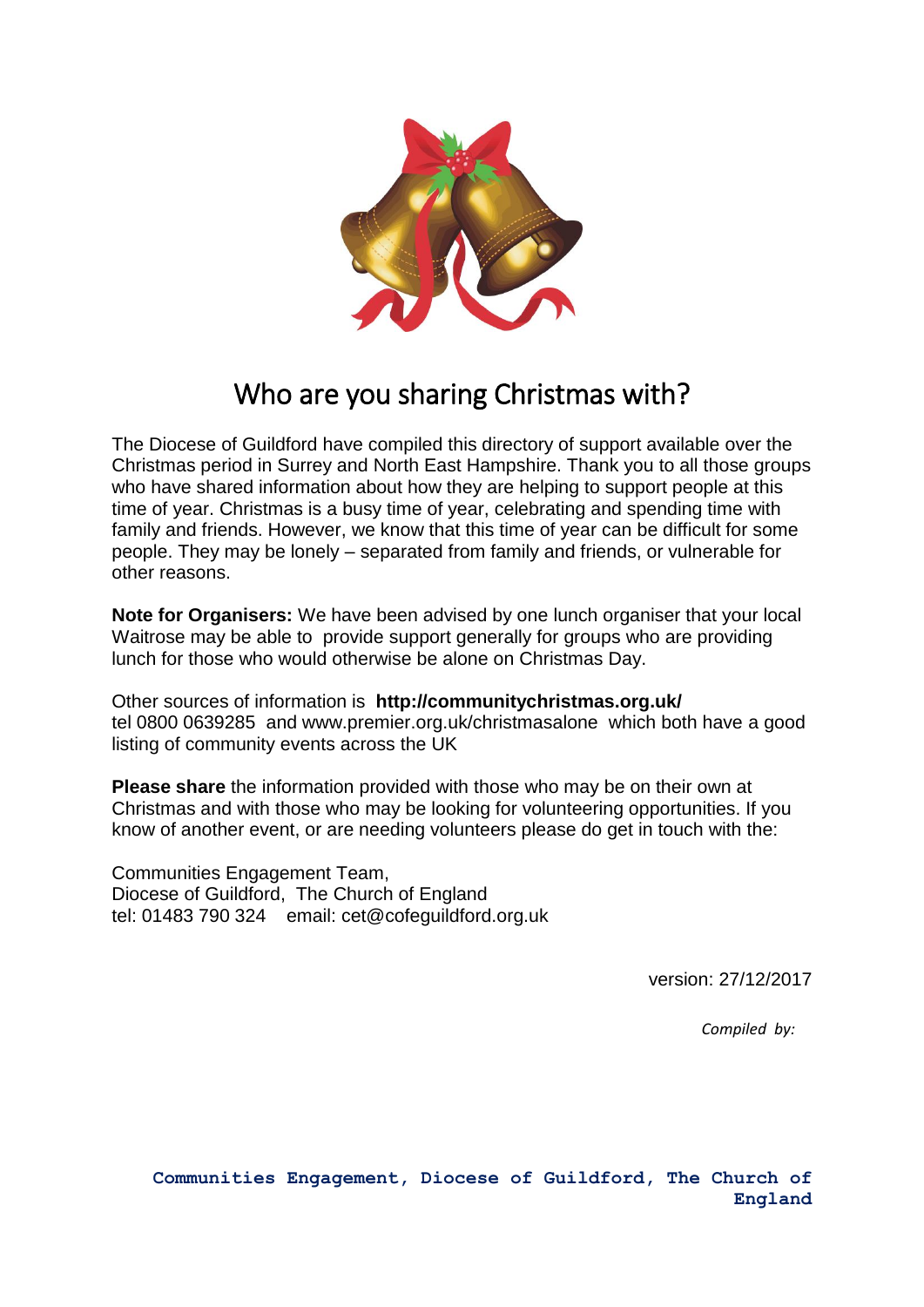



**Waverley**

**The Haslemere Pre- Christmas Lunch** is being held at Haslewey Community Centre, Weyhill, Haslemere. A traditional turkey dinner with all the trimmings or Nut Roast and dessert. Tickets £12 and all are welcome, pre-booking is essential tel: 01428 648716 email: info@haslewey.org

**Churches Together in Farnham's, Christmas Day Lunch** starts at 1.00pm at The Gostrey Centre, East Street, Farnham GU9 7SB. The lunch is for people who live locally and who would otherwise spend Christmas Day on their own. Booking essential. To book a place please ring before 9th December; Mariola Boyd 01252 716785 or Michael McDonnell 01252 712600 Transport provided if required.

There is no charge for lunch or transport.

Volunteer helpers welcome (especially drivers). To volunteer please ring: Jo Rendall 01252 737162

**Alfold and Loxwood Parish** are performing a Live Nativity at Alfold Sports & Social Club, from 3:30 - 6:00pm on Saturday 16th December Followed by Carol Singing, Mulled Wine and Mince Pies For further details from Church Office tel: 01403 753821 email alflox.parish.off@btinternet.com

**The Baptist Church in Ewhurst** following their morning service at 10:30am they will be hosting the Village Christmas Day Lunch, 12.15 for 12.30. For more details please contact: Cherry Matthews on 01483 277895 or matthewscherry@btonternet.com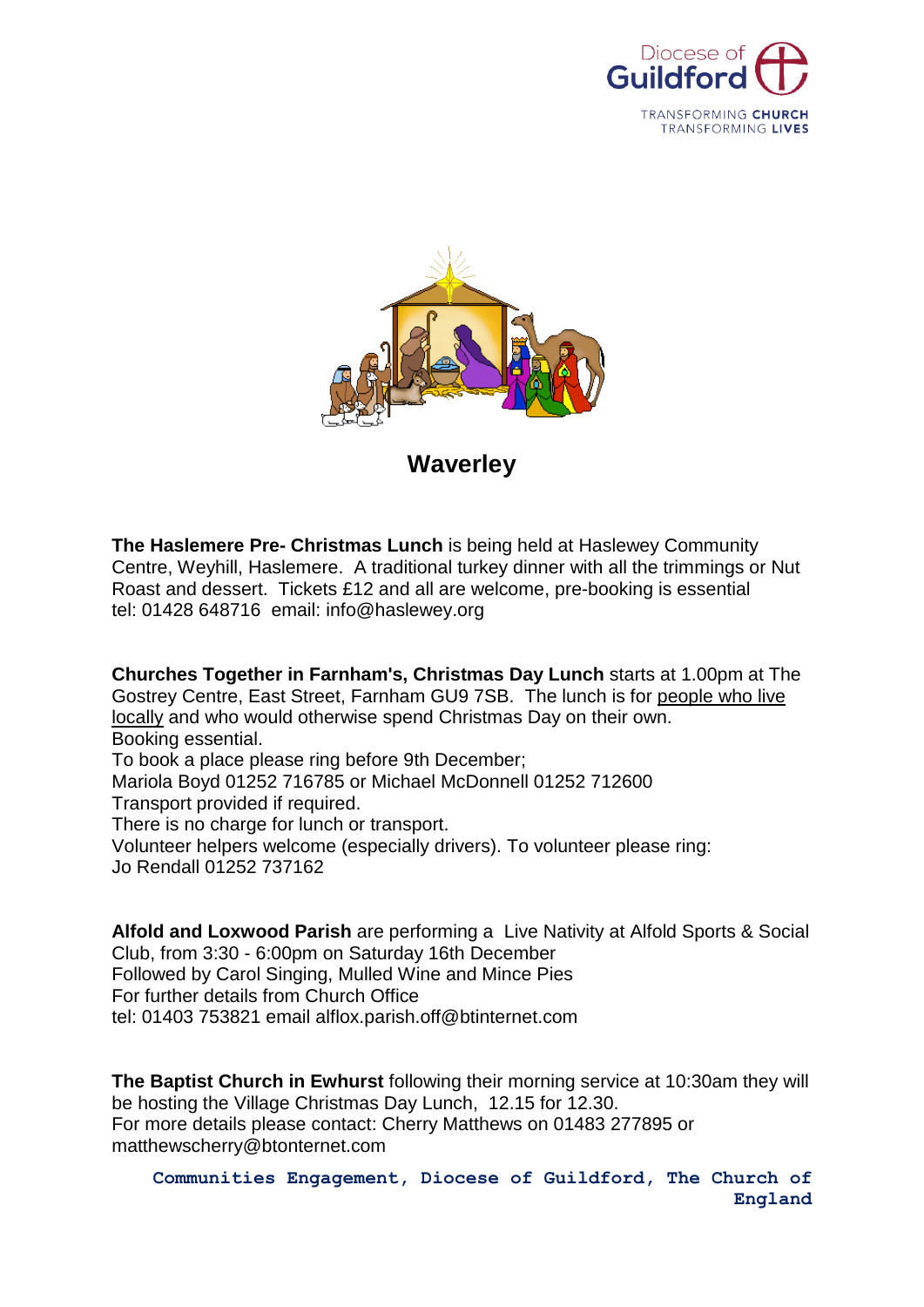**Churches Together in Godalming** for many years has organised a Christmas Day Lunch at the **Baptist Church** for people who would otherwise spend the day on their own and it has proved very popular. Transport assistance may be possible for Godalming residents. After lunch there is entertainment and everyone is given a small gift. Volunteers are needed for a variety of roles, preparing food and setting tables on Christmas Eve, providing transport on Christmas Day, helping in the kitchen with serving and washing up, hosting on the day, providing entertainment and to clear away afterwards.

email: gwenwheatman@hotmail.co.uk Godalming Baptist Church, Queen Street, Godalming, GU7 1BA



**Mole Valley**

**St Nicolas Church, Great Bookham,** run a friendship lunch to be held at 12 noon on **Sunday 26th** November in St Nicolas Church Pastoral Centre (KT23 3PW). This lunch is a chance for those who would normally eat lunch alone to gather together, and these are held at various points in the year. There is a £5 per head fee which is payable on the door.

Also they hold a coffee morning every Tuesday 10am-12noon (Tuesday coffee will run until December 19<sup>th</sup> this side of Christmas and then pick up again in the new year) in the Pastoral Centre which is open to all.

All are welcome, more info from our parish office.

tel: 01372 450709 email: office@stnicolasbookham.org.uk

Christmas family fun Saturday 2nd December 2pm-4pm Christmas crafts, activities & fun for all ages including a baby play area. There'll be a story time with carol singing and a Café serving seasonal treats. EVERYTHING IS FREE but all children must be accompanied by an adult responsible for their care.

## **St. George's Christian Centre, Barnett Wood Lane, Ashtead, KT21 2DA**

members of St George's congregation are again opening a place at their Christmas table over the festivities. They have their café open on 20th, 21st, 22nd December for light lunches tea & coffee's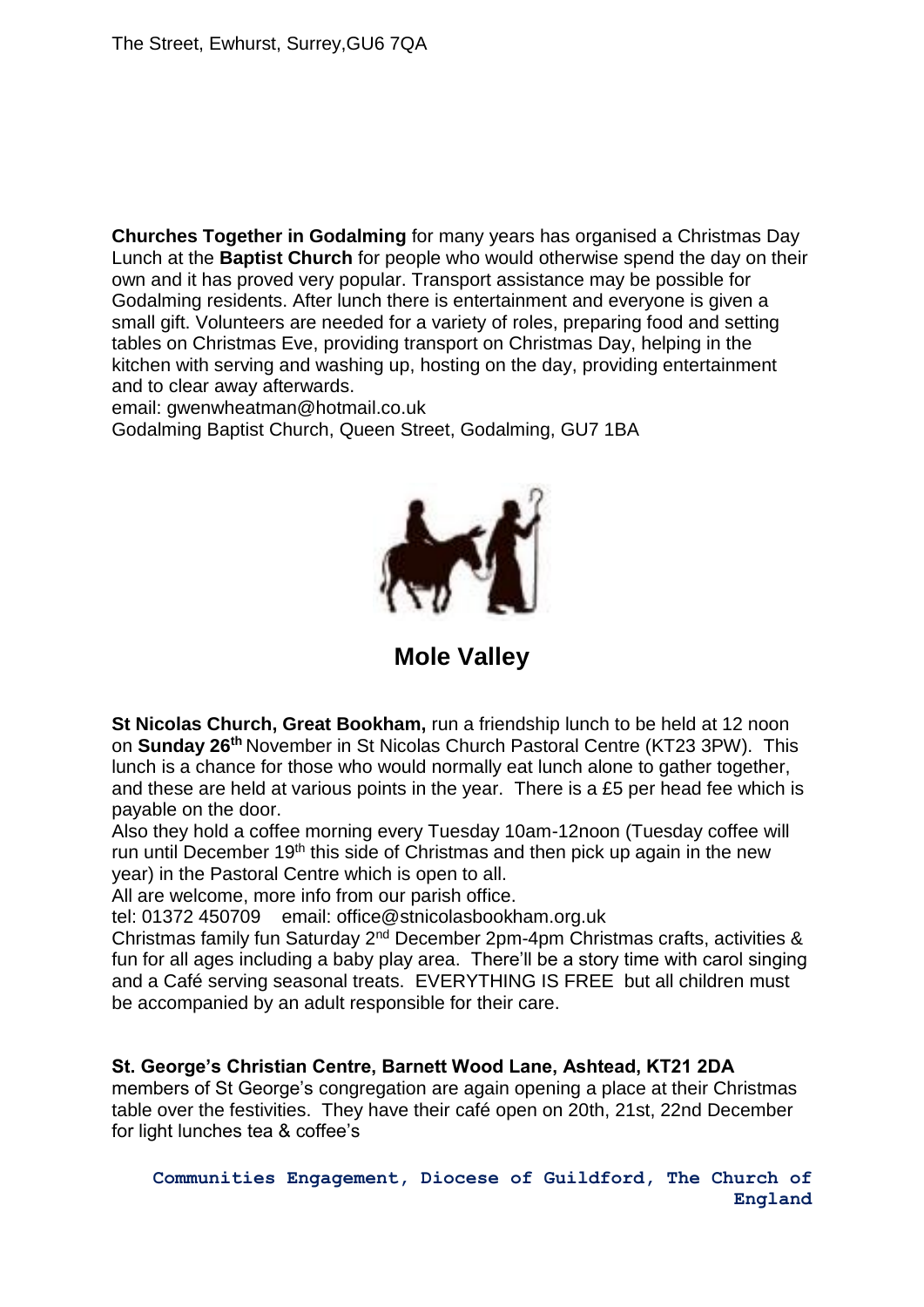Also are also running Evergreen our Social club for the over 75's on the 13<sup>th</sup> December 2.30-4.15

To find out more please contact Jacqui Kershaw (Outreach for the elderly) 01372 813200 Jacqueline.Kershaw@ashteadparish.org



**Elmbridge**

**St Paul's East Molesey**, Church Road, KT8 9DR are welcoming people to their Christmas lunch for all in the Parish room (next to the church) on Tuesday 5<sup>th</sup> December at 12:30pm. The lunch will be preceded by a service of Holy Communion if you wish to attend. The meal of 2 courses followed by tea or coffee costs £5. Please ring Judy Lanaway to book on 020 8979 0014.

**St Andrew' Cobham** warmly invite you to their Christmas Day lunch from 1pm – 4:30pm at church Gate House. Please reserve your place by contacting the Parish Office: tel: 01932 867883 or email:parishoffice@standrewscobham.org.uk

**St Christopher's, Hinchley Wood,** are holding a Christmas Lunch Together on Saturday  $10^{th}$  December at 12.30pm – 3pm. Please ring the parish office on 020 8398 9095 to book a place (there may be a small charge)

**St. Mary's Church Long Ditton** are holding a Christmas Buffet Lunch (cost £8.00), 12.30pm on Monday 11th December in the community hall adjacent to the church. Children from the local Infant School will be singing carols and there will be a raffle for a Christmas Hamper. Booking is essential through Diana Jemmett. tel: 020 8398 1184 email: diana.e.jemmett@btinternet.com St. Mary's Church Community Hall, Church Road, Long Ditton, KT6 5HH

**Holy Trinity Church, Claygate** are hosting several events over the Christmas period, including Connections which is their weekly event for Seniors, running from 10am -11am every Tuesday in the Church. There is a constantly changing range of activities with everything from mini hand massages to craft activities and games as well as special interest tables put together by local guests. All are welcome for home-made cakes and fresh coffee and there is no charge!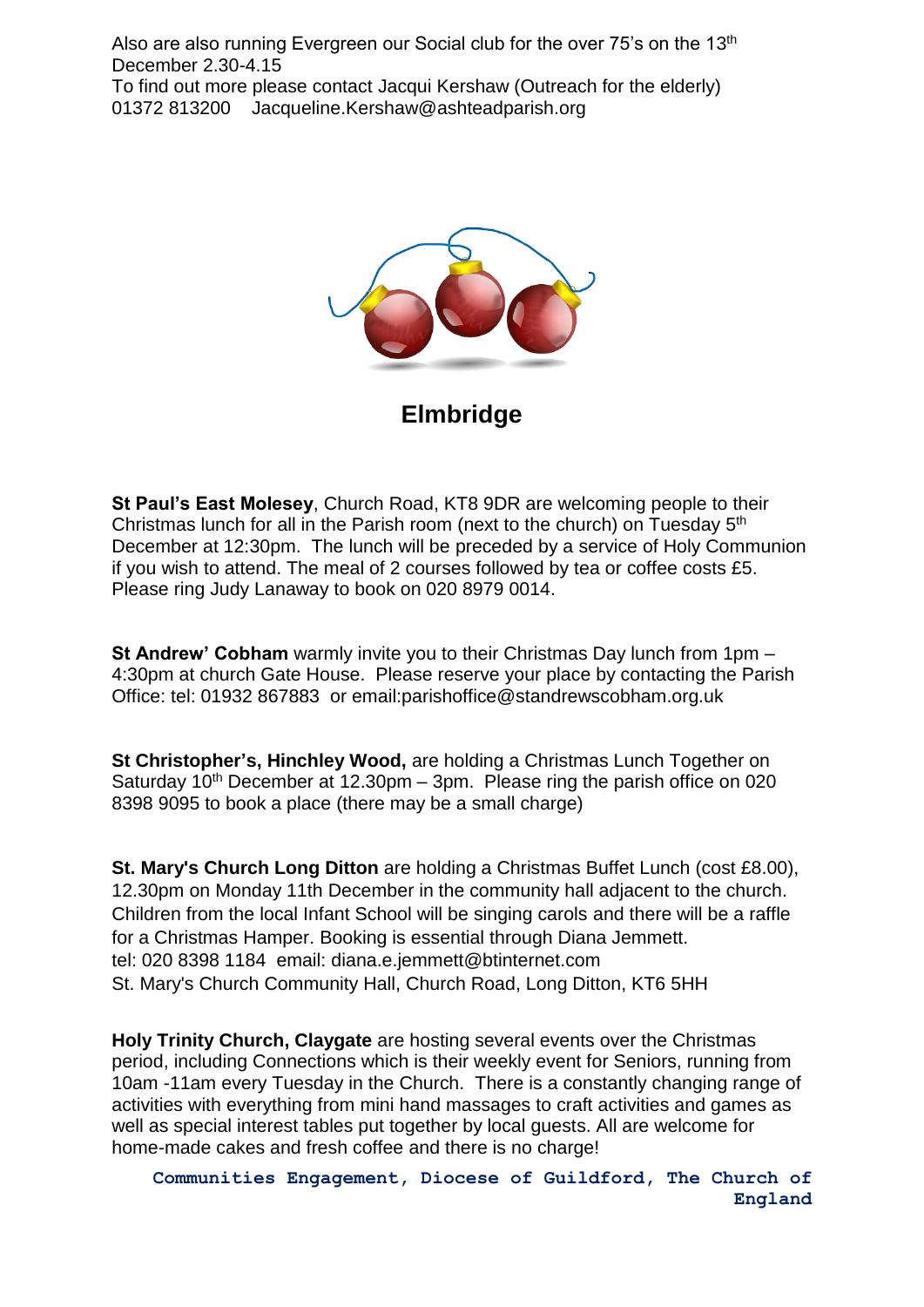Please contact the church office if you know of anyone who will be on their own this Christmas and wherever possible we would arrange for them to be invited to a church members' home for Christmas lunch.

Enquiries to Janet Watkins churchoffice@holytrinityclaygate.org.uk Holy Trinity Church, Church Road, Claygate KT10 0JP tel: 01372 463603



# **Woking**

## **Christmas Day Community Lunch at St John's Church, West Byfleet**

Alone on Christmas Day? Come and join us for lunch.

Plan for the day: Welcome drinks from midday, Traditional Christmas lunch served at 1pm, Time for chatting, with optional quizzes & carols, Tea and mince pies, Depart by 4pm

To **book your place** or for further information, please email

christmaslunch@stjohnswestbyfleet.org.uk or contact the Parish Office on 01932 342263. They hope to be able to help with transport where it is most needed; please contact us them to discuss.

Open every day of the year, the **Woking Safe Haven** is a cafe-style drop-in centre. Offering out of hours mental health support to people who may be experiencing or approaching crisis. The informal and friendly venue offers a safe and comfortable space to find help and is open to carers as well. Visitors to the Safe Haven Woking will receive a warm welcome and can talk to professional wellbeing staff, including a Community Psychiatric Nurse who can provide mental health assessments. There is also the support of others with lived experience of mental health crisis. The Safe Haven team will ensure your privacy and dignity at all times. They can support you through your mental health crisis and link you with other services to provide further help.

Seven days a week. 365 days a year. The Prop, 30 Goldsworth Road, Woking, GU21 6JT Opening times:Monday - Friday, 6 pm - 11pm Saturdays, Sundays and Bank Holidays, 3pm - 8pm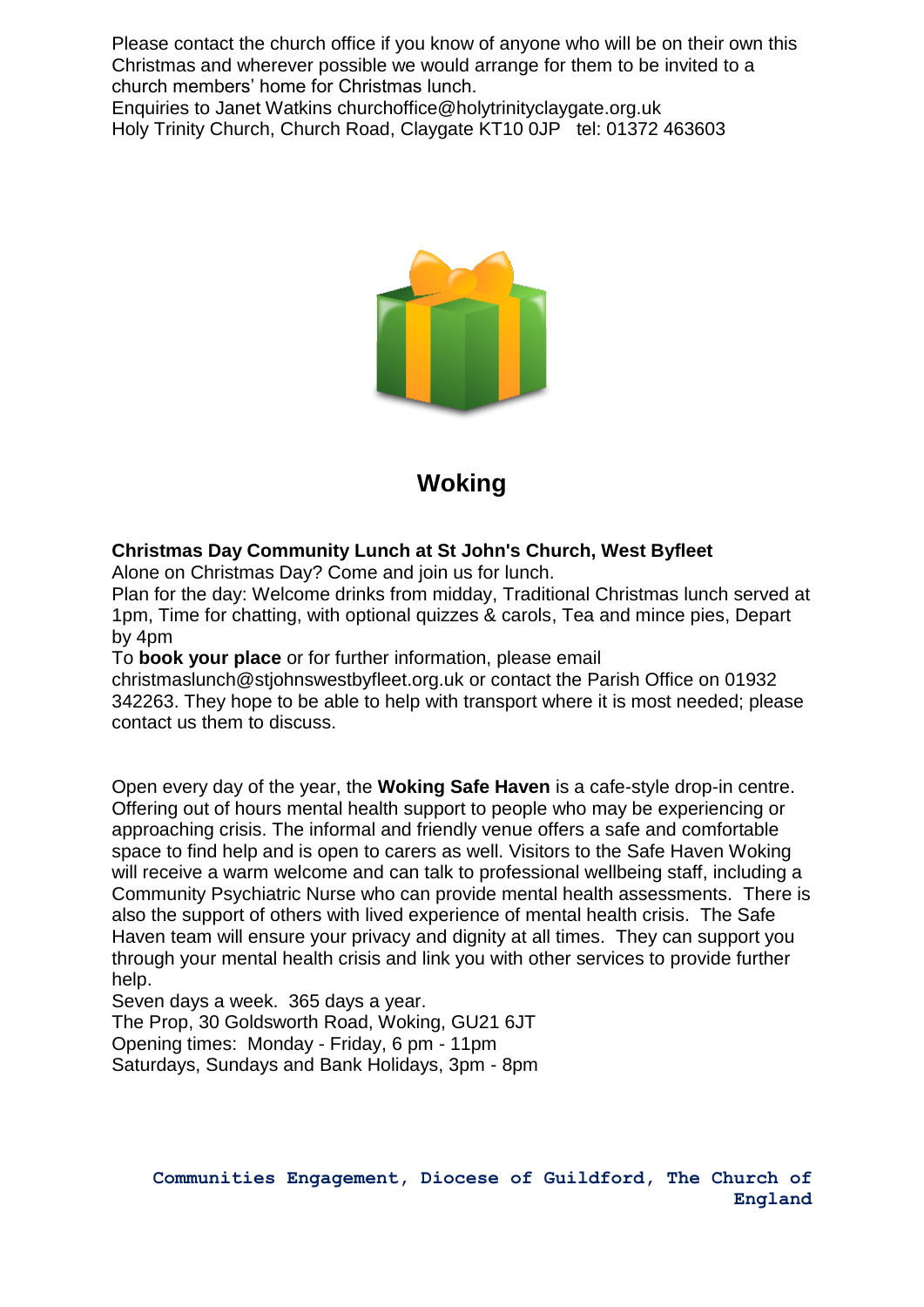The **Moorcroft Day Centre** in Woking GU22 9LY, **are hosting a free** traditional Christmas lunch, for older people who are on their own. Christmas Guest booking is required. Transport may be possible. No volunteers are needed. For bookings and further enquiries please contact: anneroberts3@ntlworld.com Tel: 01932 403292



**Guildford**

**FOOTSTEPS drop-in centre** is open on Christmas Day in Guildford town centre at Beverley Hall in Haydon Place. Their aim is to help homeless and needy people in and around Guildford. They open for coffee and mince pies from 10.30 am and serve a meal at 12.30pm, closing at 3pm. There is no need to pre-book.

FOOTSTEPS is run solely with the help of volunteers who all give their time free of charge and do not claim any expenses. New volunteers and gifts of food and funding are always welcome. Beverley Hall Community Centre, 71 Haydon Place Guildford, GU1 4ND email: info@footsteps.org.uk

**St John's Church**, Stoke Road, Guildford, GU1 1HB have their monthly Outlook Lunch on Weds 6th Dec, for senior citizens. There is a hearty lunch & a short service in the church. It starts at 12.30pm & costs £3.50 per person and lifts may be possible. For further information please contact Janet Durrant via email: office@stjohnstoke.com or tel: 01483 574562

**St Nicolas' Church, Guildford** on Friday 29th December are having Coffee & Cake from 10:30am which will be followed by a Festive Feast in their Community Centre, Bury Street, GU2 4AW from 11:30 – 1:30pm. There is a small charge (£7) and booking would be appreciated. They hold a lunch on this basis, all in aid of USPG, on the last Friday of every month, no booking required. Please contact them via email: parishoffice@saintnics.com or tel: 01483 564526

**Dray Court, Guildford:** All Saints church, Guildford will be hosting a 'Christmas Carol Service' on Wednesday 20th December, 2.30 pm, at Dray Court (Sheltered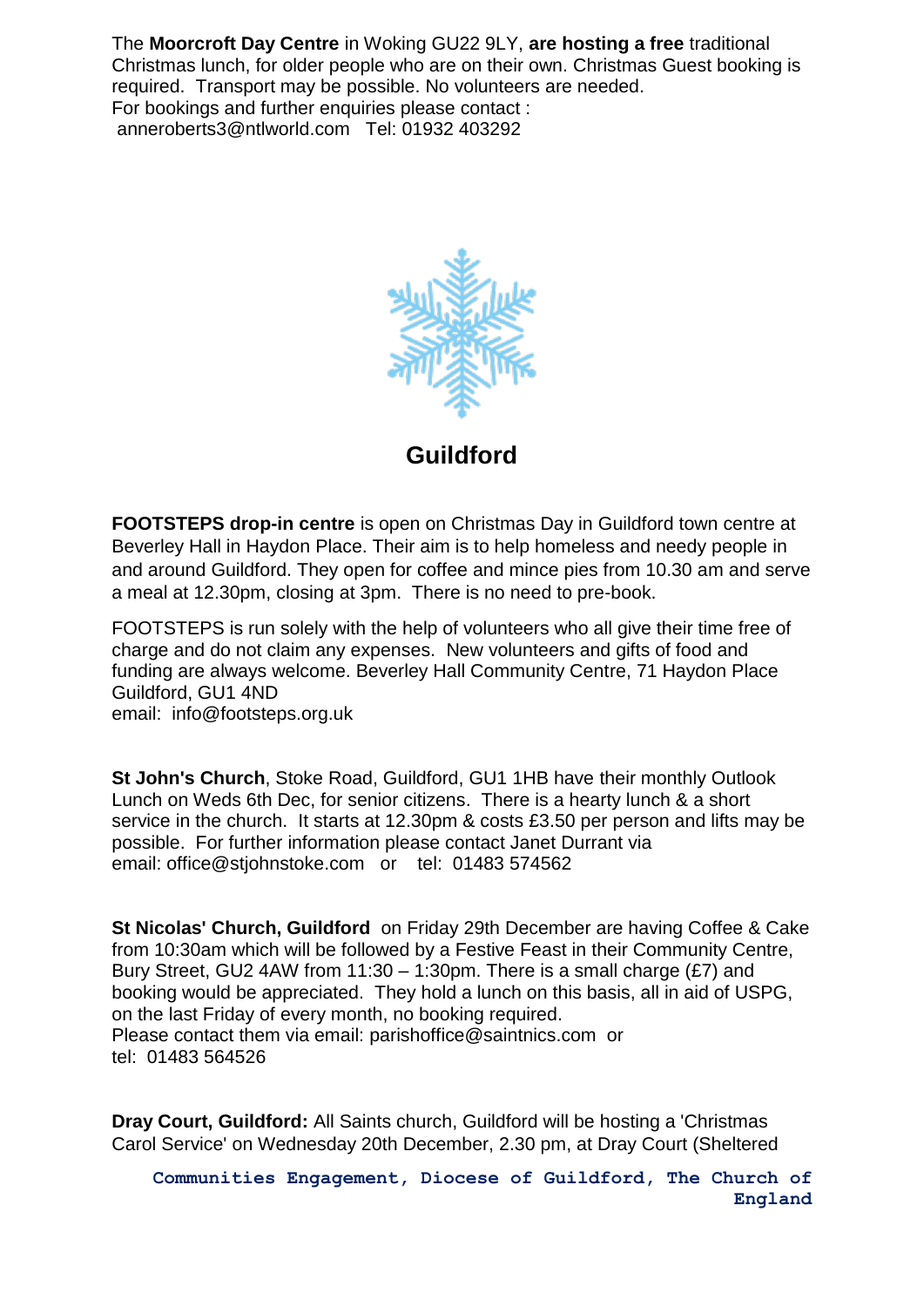Housing for the Elderly), Guildford GU2 7UW. Anyone from the local community is welcome to come along, the service will be led by Revd Beverly Watson, Vicar of All Saints Guildford

# **Emmanuel Church, Stoughton**

Have two regular events which will continue over the Christmas period. A club for retired people every Wednesday from 11am-12.30pm. £1 to cover refreshments etc. You can choose from a variety of activities, like table tennis, crafts, bowls, scrabble pool and triominoes (triangular dominoes) – and even have some armchair exercise! If you'd rather just sit and chat you are welcome to do that too.

Also a Pensioners' Lunch **-** On the second Monday each month (except August) from 12.30-2.30pm they invite those who are retired to come along for a two course lunch for £4.50. You'll find plenty of people to chat with, good food and a nice relaxing atmosphere to enjoy. Please ring the Parish Office for more details. tel: 01483 561603

Email: parish.office@emmanuelchurch.co.uk

Emmanuel Church, Emmanuel Church,1 Shepherds Lane, Guildford, GU2 9SJ

**St Lawrence Church, Effingham** regularly conduct activities and these will continue over the festive period. These will include:

**Chatterbox** will be on Tuesdays from 10.30am-12pm on the 1st & 3rd Tuesdays in St Lawrence & on the 2nd & 4th Tuesdays at All Saints. Catherine Hall: 453183 for further info. (Last session on 19th December & resumes on 9<sup>th</sup> January 2018) Tuesday 28th Nov: **Parish Pint** (for the chaps): 4th Tuesday monthly at the Sir Douglas Haig, Effingham, 12pm. (No Parish Pint in December). Contact Robert Hall: 453183 or [Robert@whestons.co.uk](mailto:Robert@whestons.co.uk) if coming (for catering).

**Sunday Breakfast** 10th Dec: Monthly on 2nd Sunday in the Bowdler Room, All Saints' Church, Little Bookham awhiter 8am Communion. Catherine Hall 453183. Tuesday 21st Nov**: Tuesday Tea**, alternate Tuesdays, in the Catholic Church Hall, Lower Rd, Effingham. From 2.30pm-4pm. A donation of £1 is all that is required. Contact either Gill or Keith Walker on 457987.

Thursday 23rd Nov: **Christian Meditation Group**: Meets fortnightly, 2pm in the Methodist Church, Effingham. Info - Mrs Sylvia Lindsay 457383.

Thursday 23rd Nov: **"Connect" Group** for carers & partners living with dementia meets fortnightly at 10am-12pm, St Lawrence Church Hall.

Wednesday 13th Dec: **Messy Church,** St Lawrence Church Hall 3.30-5.30pm. 2nd Wednesday of each month.

**Advent Carols** is on Sunday 3rd December at All Saints Church, Little Bookham, 6pm

**Christingle Making** is on Saturday 9th December at All Saints Church, Little Bookham, 10am

**Christingle Service** is Sunday 10<sup>th</sup> December at St Lawrence Church, 3.30pm **Village Carol Service** is Sunday 17th December at St Lawrence, 6pm

**Effingham Living Nativity** is Thursday 21<sup>st</sup> December at 6pm starting at The Douglas Haig Pub

The **Canterbury Care Centre** (mental health drop in centre) are looking forward to welcoming friends old and new over the Christmas period. No booking required - all welcome

Their Christmas opening is as follows:

**Communities Engagement, Diocese of Guildford, The Church of England**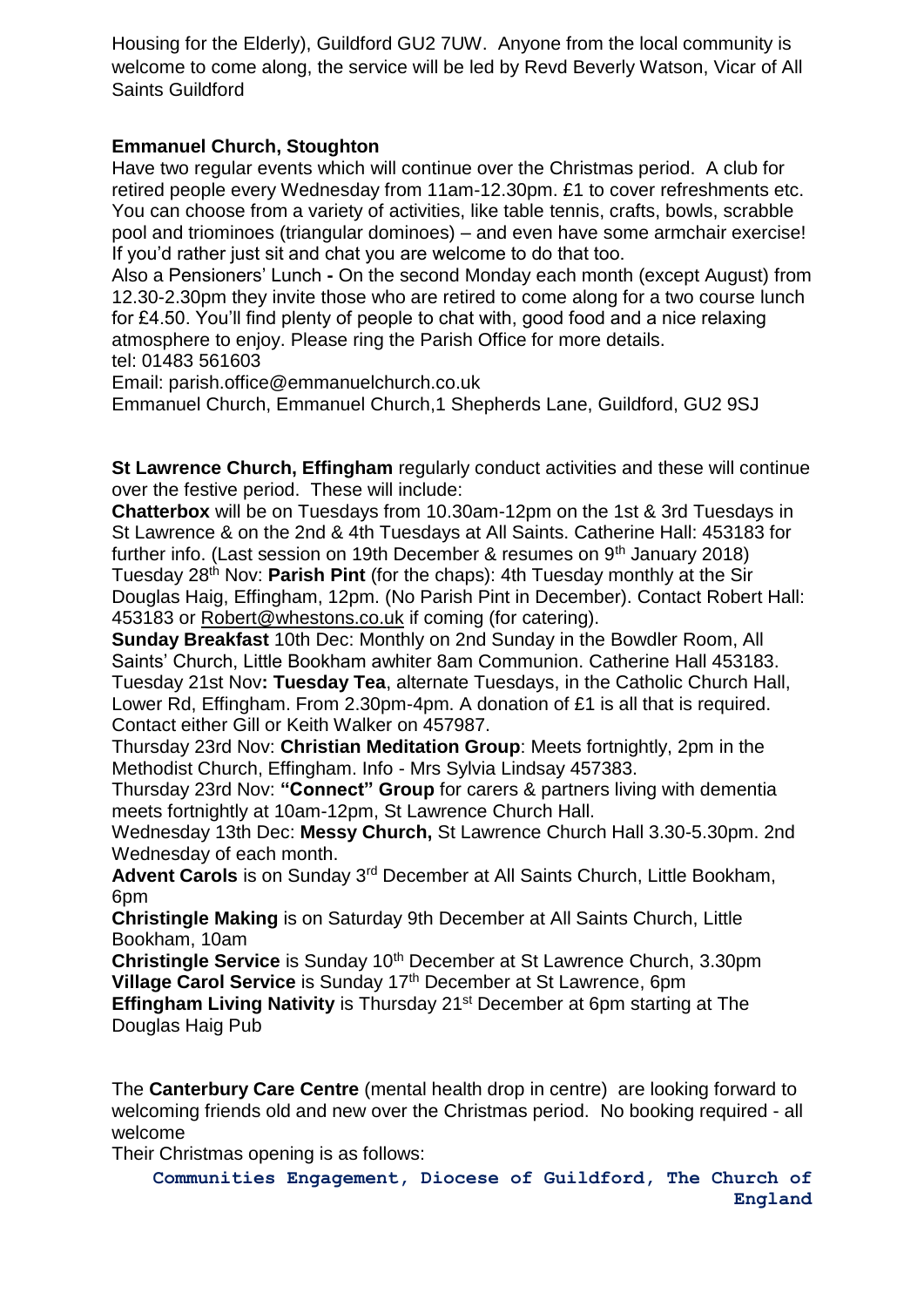Carol Service at Christ Church, Waterden Road, GU1 2AZ, 1 pm on Monday the 11th December.

The only days they are closed over the Christmas period are Christmas Day, Monday the 25th, New Years day and Monday the 1st January. The Canterbury Care Centre is in Church House, 23 Waterden Road, Guildford GU1 2AZ. tel: 01483 577020 email: canterburycarecentre@yahoo.co.uk www.canterburycarecentre.com

**St Michael and All Angels Church, Pirbright** have a number of events happening over the Christmas period including their Annual Christmas Lunch on Saturday 9<sup>th</sup> December in the Church Room at 12:30pm Tickets at £12 each are available from Barbara Douglas rbdouguk@aol.com and Helen Whitworth helenwelliewhitworth@btinternet.com, also in the church on Sunday mornings. Space is limited so book early to avoid disappointment.

**Salvation Army** Will have their normal drop in on Friday 22nd December but not at any other time. They will be closed, apart from this Friday, over the Christmas period.

Woodbridge Road, Guildford GU1 4QQ email: guildford@salvationarmy.org.uk tel: 01483 506763 or 01483 575 128

**Vaughan House** in Guildford often have a Christmas meal when they could use some volunteers to help with serving lunch and doing games with residents. Vaughan House, Supported Housing, 5-7 Chertsey Street, Guildford, GU1 4HD tel: 01483 504704 email: guildford.hostel@riverside.org.uk

## **Christmas at the North Guildford Food Bank**

As Christmas Day falls on a Monday there will be no alteration to our normal opening days and times at any of our branches thoroughout the festive season. From Wednesday 6th Dec all branches will be offering clients a fresh chicken, potatoes, carrots and parsnips for them to make a Christmas meal plus of course mince pies, Christmas puddings and cake. We shall also have a selection of toys and Christmas decorations available.

On **Christmas Day between 10am and 12pm, Bills Restaurant** will be opening for free coffee and cake for people over 60. Transport may be possible but needs to be discussed with them. Tel: 01483 455187 1 Angel Gate, Guildford Town Centre, GU1 4AE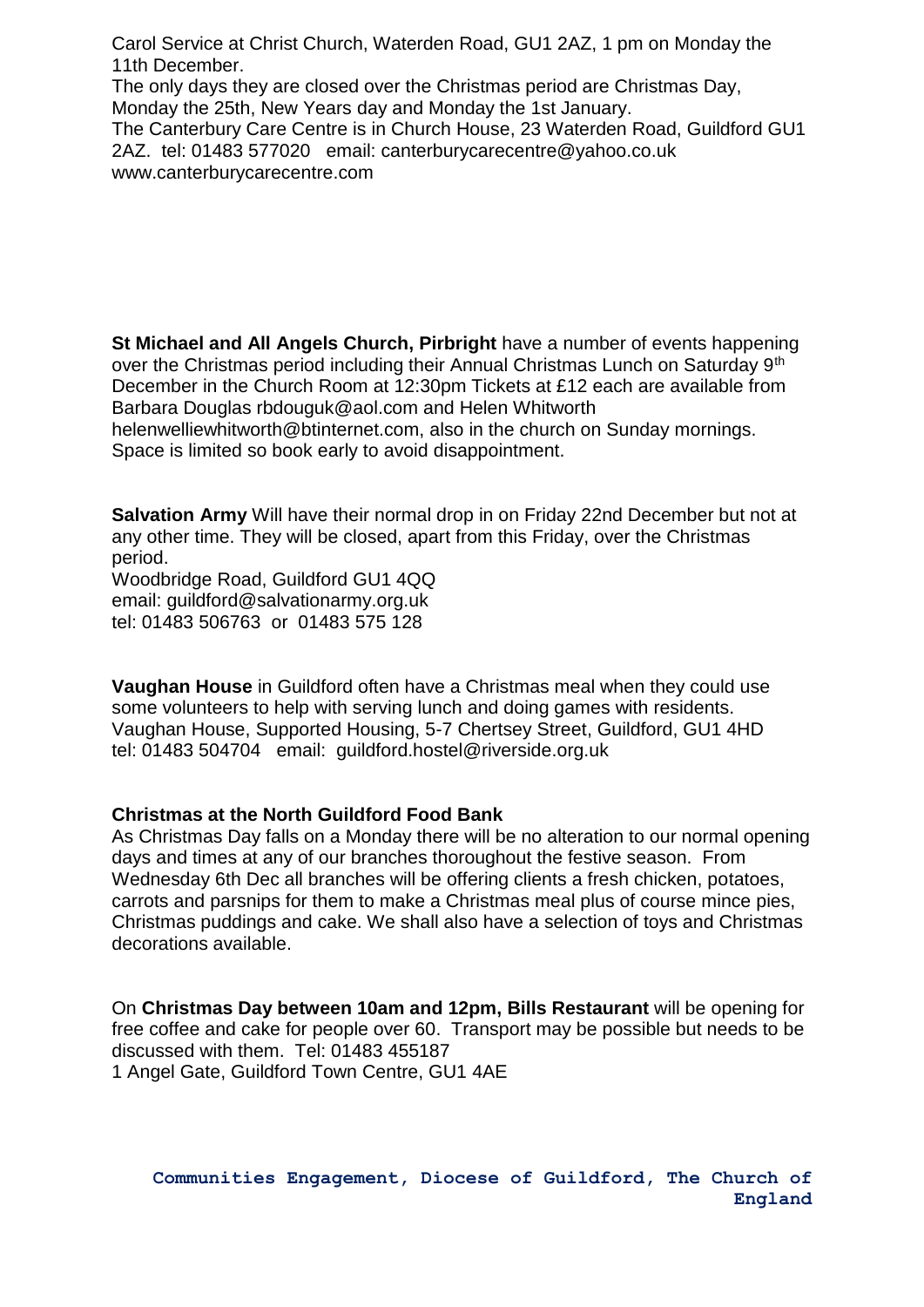## **St Michael and All Angels Church, Pirbright have a number of events happening over the Christmas period:**

6th Dec. 10.15am Holy Communion service followed by Café Club.

9th Dec. Christmas lunch - to book a place contact Barbara Douglas, rbdouguk@aol. com (places are limited)

9th Dec. 4pm - Remembering Loved Ones at Christmas service, followed by tea. 10th Dec. 3pm – Christingle service, followed by village children's Christmas party provided free of charge by the Church.

13th Dec. 6.30pm Carol singing around the village, raising money for Crisis, everyone welcome, mulled wine & mince pies at The Vicarage afterwards.

15th Dec. 2.15pm - Carol service for elderly residents, followed by tea.

16th Dec. 3.30-5.30pm – Messy Church everyone welcome.

16th Dec. - delivering Christmas goodies to local people in need.

If anyone would like transport to any Christmas services or events, or would like more information please contact one of their churchwardens Catherine Cobley 01483 481234 or Pauline Cannon 01252 326534

**Epsom & Ewell**

**Churches together in Ewell** are hosting a Christmas Day lunch at

Stoneleigh Baptist Church.

'Together at Christmas' will run from 12.30 – 4.15pm for local residents who might otherwise be on their own on Christmas Day. There is no charge for this lunch, If you are interested or know of anyone who may be, please contact them at Christmas.dinner@dsl.pipex.com or tel:) 020 8397 7307 or 0208 393 3011 This event is Kindly supported by Ewell Rotary Club

**Epsom Methodist Church** will be hosting Christmas Day Lunch which is via invitation only to those in the borough (and couples) who would otherwise be on their own on Christmas Day). They rely on local business support for donations of food etc but otherwise the Church fund this event. Transport may be possible, depending on needs but only within the borough of Epsom. We have a limited number of drivers so transport cannot always be guaranteed but they'll do their level best.

Lunch is from 12.30 until 4.00 p.m. With a little light entertainment in the afternoon and possibly a visit from Father Christmas!

To book a place please contact Tony Blakeburn tony.blakeburn@ntlworld.com Epsom Methodist church tel: 01372 728535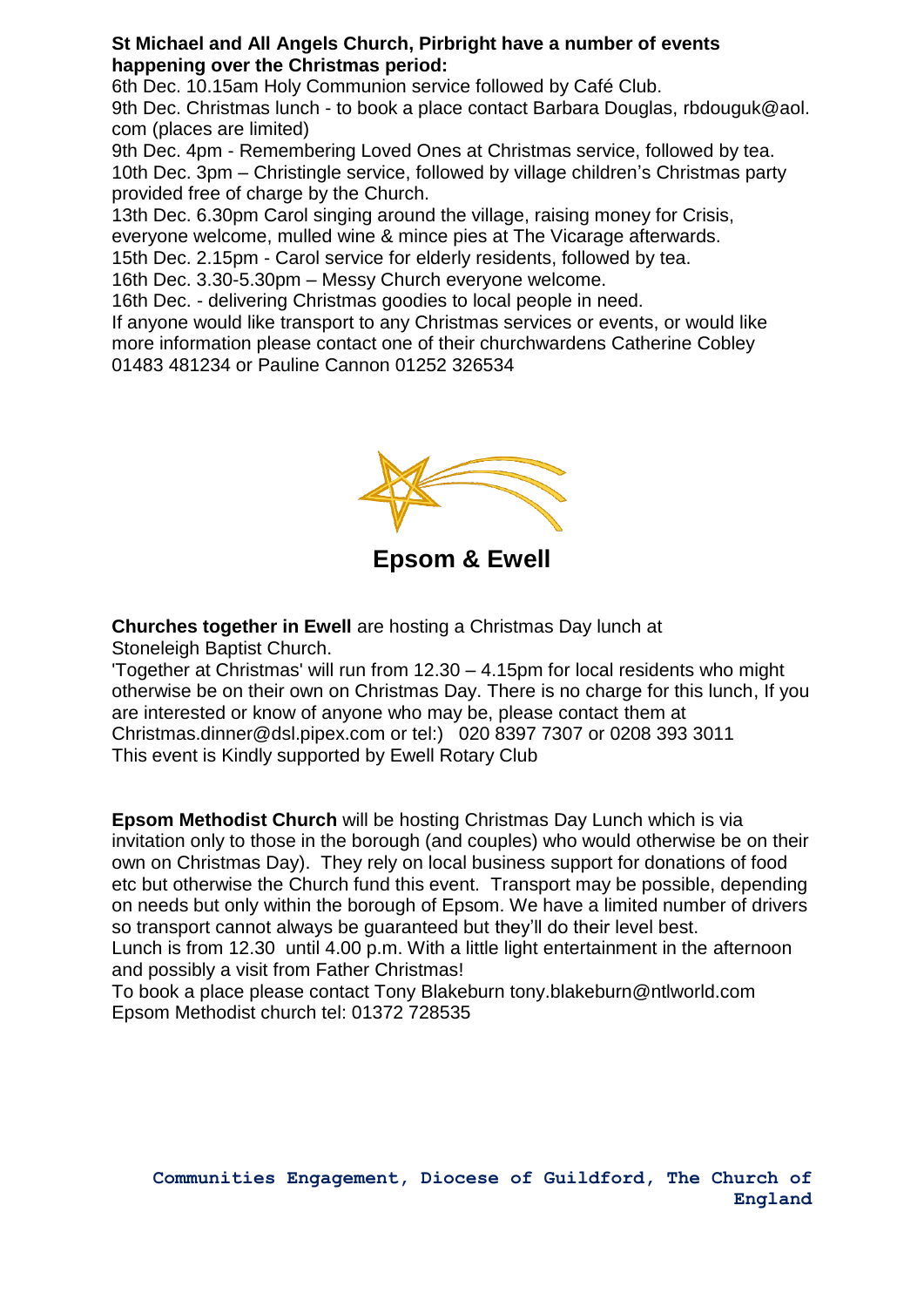

**Reigate and Banstead**

Alone at Christmas? **Banstead Methodist Church together with The United Church of St Mark (Tattenham Corner)** will be hosting a Christmas Day lunch for anyone who finds themselves alone. Our day begins in the morning, when our guests are picked up from your home and transported to Banstead Methodist Church for the Christmas Day service. Afterwards there is some light entertainment before enjoying an excellent Christmas lunch when there is an opportunity to chat to the many other people. After watching the Queen's speech, we will transport them home with a packed tea and present. There will be no charge.

Contacts: Janet Willock, The United Church of St. Mark, St Marks Road, Tel (01737) 353138 or Sara Watkins, Banstead Methodist Church, The Drive, Tel (01737) 359056



**Victoria Hall**, Hartley Witney RG27 8RE is hosting a Traditional Christmas lunch for all ages in the Community hall. To find out more or to book a place please call the number below. Please note the Closing date 18 December 2016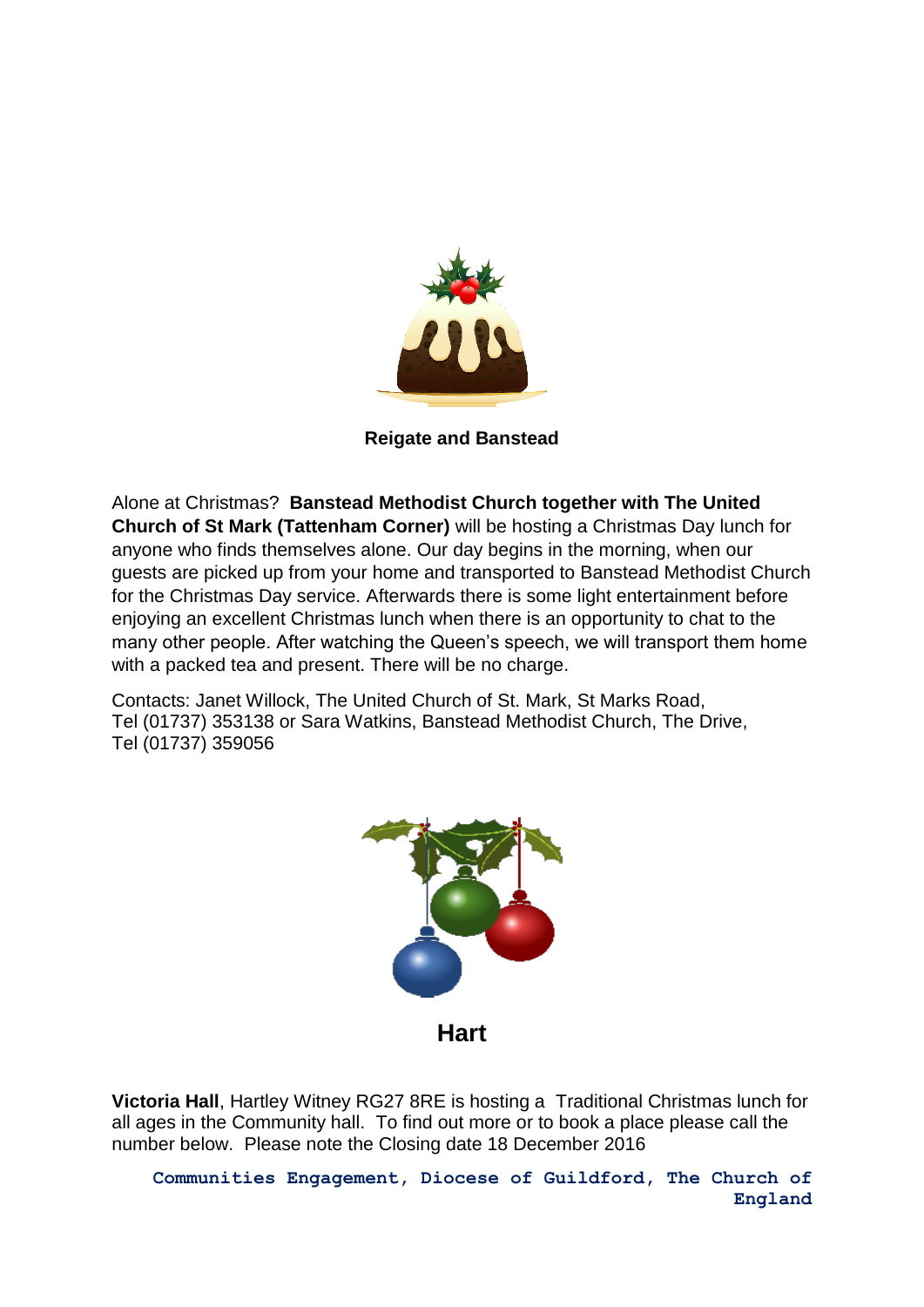For more information please contact: Chris Cornwell tel: 01252 843251 email: over55forum@yahoo.co.uk

**Churches Together in Fleet,** supported by Fleet Town Council, are organising a lunch for 40 people from Fleet or Church Crookham on Christmas Day for those who are lonely and would otherwise be spending Christmas alone. The lunch will be held at The Harlington. If you would like to attend/know someone who would benefit from attending, then please contact: Charlotte Benham (Fleet Town Council) tel: 01252 625246



# **East Hampshire**

**Petersfield Area Churches Together** are again hosting a Christmas Day Lunch will take place from 12:30 to 3:30 pm at the Petersfield Community Centre, Love Lane. GU32 3EB. Transport to and from the Community Centre may be possible Guest booking is required and Volunteers are needed For further information, please call Katie Wigley tel: 01730 260213 [pactchristmaslunch@gmail.com](mailto:pactchristmaslunch@gmail.com)



**Runnymede**

**Egham St John's Church** "The St John's Christmas Kitchen will again be open this year at the new Easter Centre, Manor Farm Lane, Egham (located behind the Church) They will be open from 11am to 2pm on Wednesday 20th December with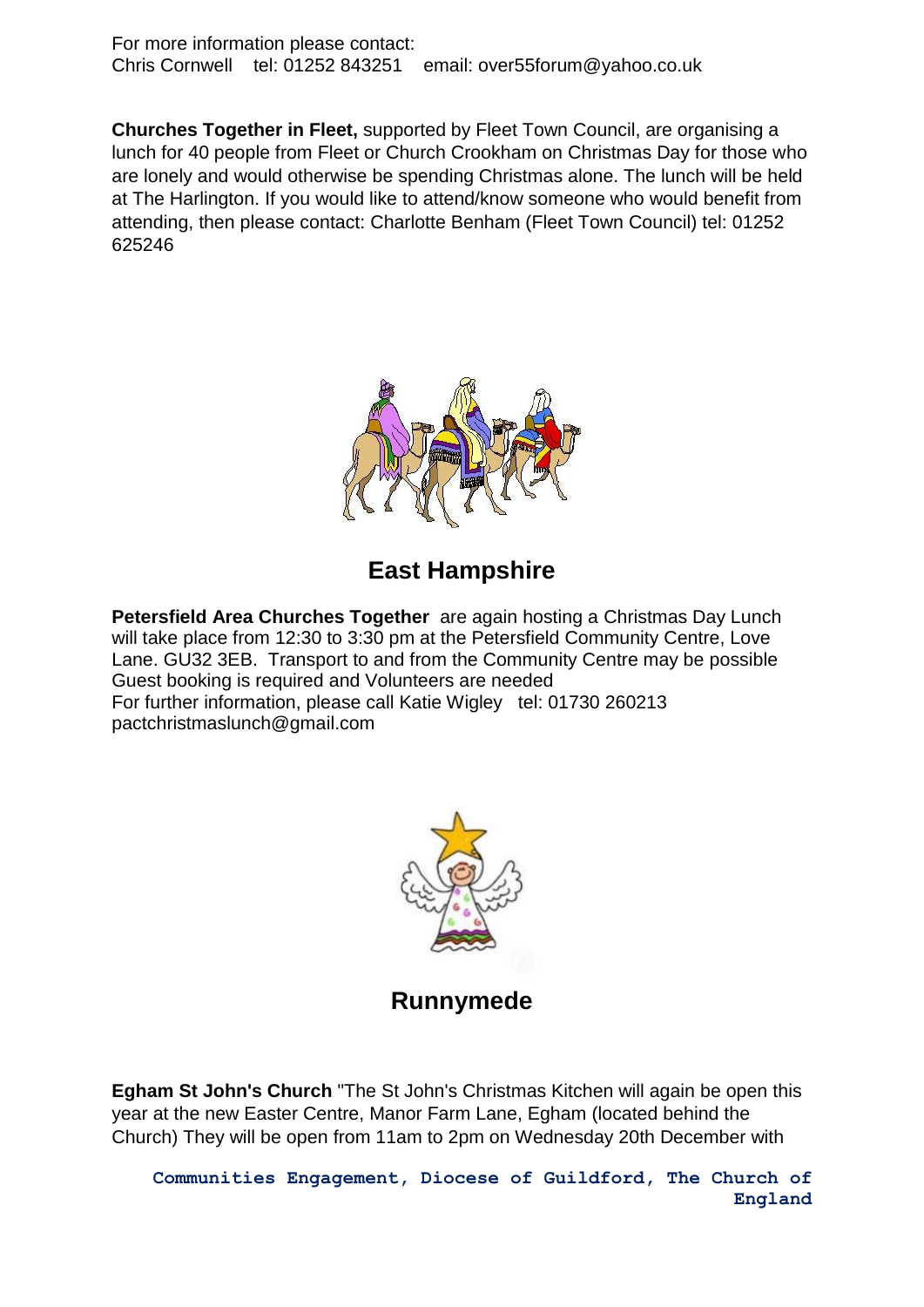hot drinks and a hot meal being served. They will also be open for a traditional Christmas lunch on Christmas Day between 12 noon and 3pm and can arrange a lift for guests who wish to join them and who rely on public transport. May this ministry continue to show God's love to our community

Please contact Lesley Pocock if you wish to join them for lunch on Christmas Day.mob 07833307629 email: lesleypocock@aol.com

**Addlestone –** The Salvation Army will be hosting their annual Christmas day meal. Coffee, a Service, Lunch and Entertainment will be provided and the event is free to attend. Please contact Penny for more information and timings , transport may be possible. tel:01932 829678.



**Rushmoor**

On **Christmas Day St Peter's Church, Farnborough** will be holding a traditional Christmas lunch for anyone who would otherwise be on their own at 12.30pm in the Parish Centre. Transport can be provided if needed and there is no charge. To book a place contact Elizabeth Lowden on 01252 543081.

**St John's Church, Cove** are having a Christmas lunch at St John's Hall for those who would otherwise be on their own. The lunch will be served at 1.30 on Christmas Day but people are welcome to meet at 12.00pm. For further information or to book a place please contact Sally Brett on 07555 691218.

**The Vine Centre, Aldershot** is a Christian charity for homeless and vulnerable people. They welcome visits so do get in touch. Wednesday 20th December - 11am to 3pm - Christmas Dinner - all ages Thursday 21st December - 11am to 3pm - Christmas Buffet - over 55's Friday 22nd December - 10am to 11.30am - Christmas brunch - all ages Thursday 28th December - 11am to 3.00pm - Christmas Dinner - over 55's